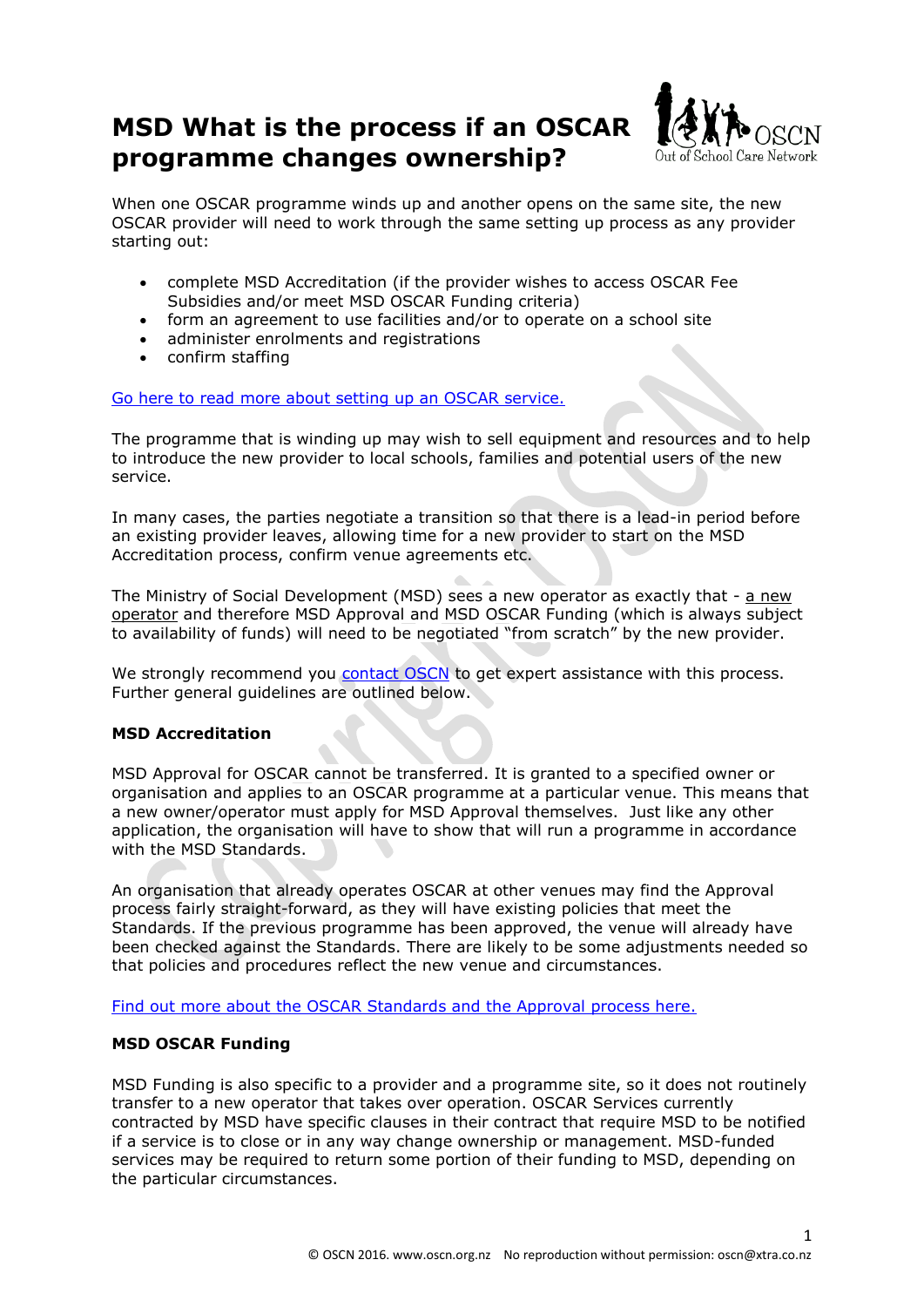The new provider will need to make their own enquiries. **There is no guarantee of any funding for an in-coming new provider.** Funding is subject to availability of funds and MSD funding for OSCAR services is currently fully allocated.

[Find out more about what funding might be available and how to enquire here.](https://www.workandincome.govt.nz/providers/childcare-assistance/oscar-grants.html)

If you need more information or want to discuss your particular circumstances, the MSD Funding team can be reached at [OSCAR\\_Contracts@msd.govt.nz.](mailto:OSCAR_Contracts@msd.govt.nz)

# **OSCAR Fee Subsidies**

Fees subsidies cannot be transferred from one operator to another. When a new provider is successful in gaining MSD Accreditation they should contact Work and Income to register to receive subsidies.

Families will need to complete some paperwork to ensure their subsidy payments to the old provider stop and payments to the new provider start.

[Read all about the subsidy, what parents are entitled to, and the programmes role and](https://www.workandincome.govt.nz/products/a-z-benefits/oscar-subsidy.html)  [responsibilities.](https://www.workandincome.govt.nz/products/a-z-benefits/oscar-subsidy.html)

#### **Agreements to use venues or to operate on a school site**

Any existing agreements for use of a venue will need to be re-negotiated by a new provider. The venue owner may require references, assurances of programme quality, evidence of suitable insurance and a bond or rent in advance. It may be the case that they do not accept a proposal put forward by a prospective programme operator and so no agreement is made.

Schools are not obligated to let an OSCAR service operate on their site, even if one has been running there for some time. If an existing OSCAR programme owner is winding up, some schools may use this as an opportunity to review their needs. Some schools choose at this time to establish a tender process, to evaluate their options and ensure that they get the best operator for their facilities and their families.

## **Enrolments and registrations**

Enrolments and agreements with parents will need to be renewed.

Parents have given their personal details and made an agreement for care with a particular organisation. Privacy legislation means that the information cannot be handed over to a different organisation without the express permission of the individuals involved.

A new provider may have a different fee structure and different conditions in their agreement that parents will need to consider and agree to.